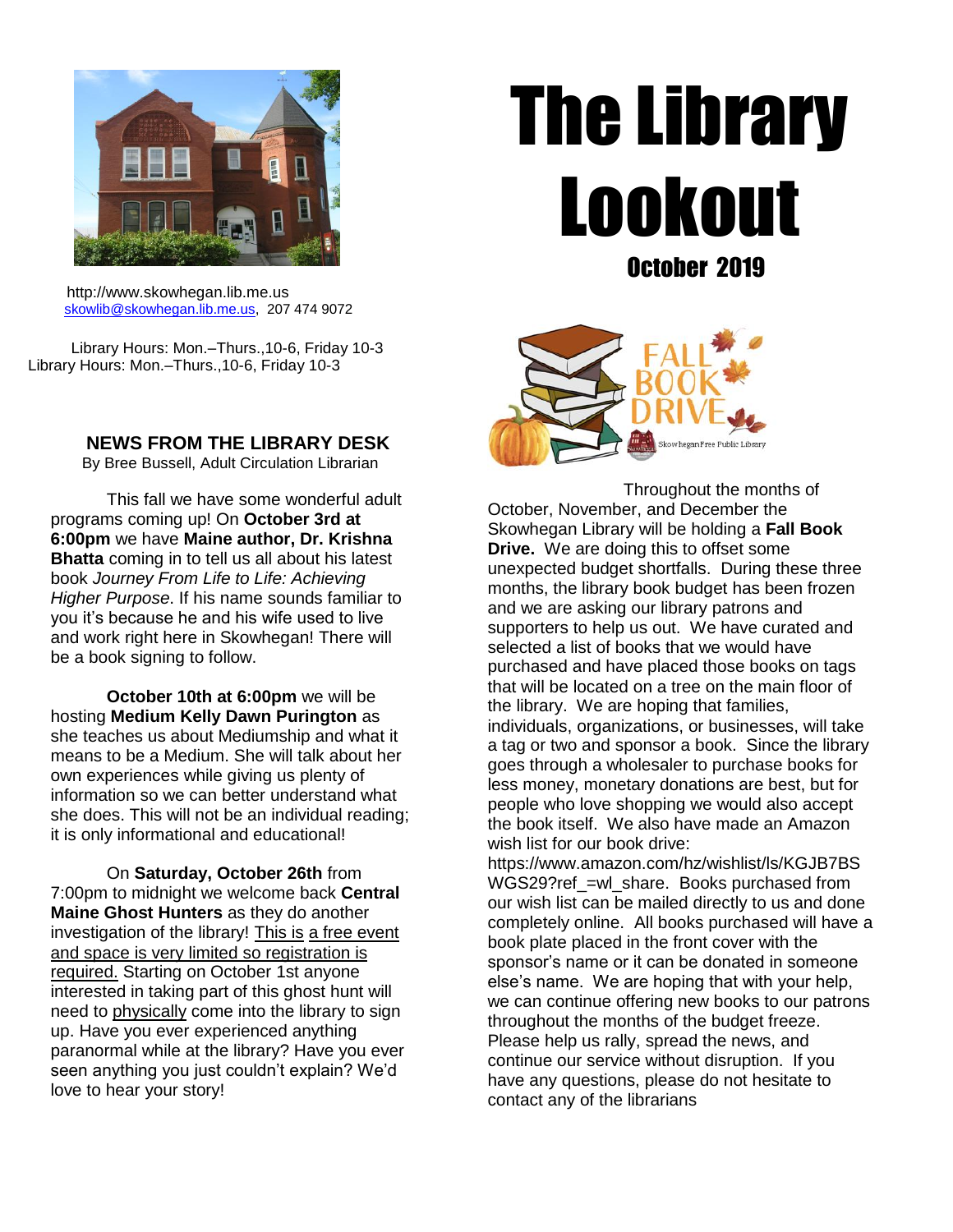# **CHILDREN'S ROOM**

By Angie Herrick, Youth Services Librarian



*FFor our first session of Smart Cookies Book Club, we made or own book bags. Lydia had a lot of fun decorating hers. \*\*\*\*\*\*\*\*\*\*\*\*\*\**

Well, school is back in session and the children's library has slowed down just a tad. Now is the time for me to get some projects done like weeding old books, cataloging, and planning for upcoming programs. It is always a bit sad for me to take down all the summer reading program decorations, but fall is such a beautiful time of year so it makes it a little less when I can decorate with leaves and pumpkins. As the months get colder and it is hard to play outside, remember that the library always has toys, puzzles, games, iPads, books and programs to entertain the little ones.

Our regular school-time programs are back up and running. Storytime is Wednesday at 10:15, Tween the Pages Book Club is the first Wednesday of the month at 4:00, Lego Club is the second Tuesday of the month at 3:30, Smart Cookies Book Club is the second Wednesday of the month at 4:00 and our next High School Regression Session is coming up on Friday, October These programs are open to the public so we encourage you to pop in with you children. We will be having a special

Halloween themed storytime on

.

Wednesday, October  $30<sup>th</sup>$  at the library. There will be snacks, stories, a fun craft and we would invite you and your children to come dressed up in their costumes.

Also, we have our 2nd Annual Harry Potter Trivia and Treats Night on October 11th at 5:00 pm. This is open for any and all Harry Potter enthusiasts. We will sort into houses and battle our wits with trivia. There will be prizes, wand making, Harry Potter treats, and lots of fun. Costumes are encouraged!



*Coding Club is super fun. These boys are writing code to complete a national challenge by Wonder Workshop.*

## *\*\*\*\*\*\*\*\*\*\*\*\*\*\*\*\*\*\*\*\*\*\*\*\*\*\*\*\*\*\*\*\*\*\*\*\*\*\*\*\*\**

**BECOME A FRIEND OF YOUR LIBRARY TODAY!**

The Friends of the Skowhegan Free Public Library is a not-for-profit organization that helps promote and improve the Library's resources and facilities. Your membership in the Friends provides critical support to our Library. Suggested dues are \$24 for individuals and \$36 for families. Many give even more. Please consider the role that our Library plays in our community, and choose a level of support that's right for you. Whatever you decide, you can be sure that any amount is gratefully received and much needed.

#### …………………………………………………

Please complete this form and mail to: Skowhegan Free Public Library, 9 Elm Street, Skowhegan, Maine 04976

| Name                                           |          |
|------------------------------------------------|----------|
| Address                                        |          |
| $City_$                                        |          |
| <b>State</b>                                   | Zip Code |
| Tel. $#$                                       |          |
| <b>E-Mail Address</b>                          |          |
| Please check the activities you are willing to |          |

**help with.**

- o Refreshments for library activities.
- o Making phone calls.
- o Helping with fundraising activities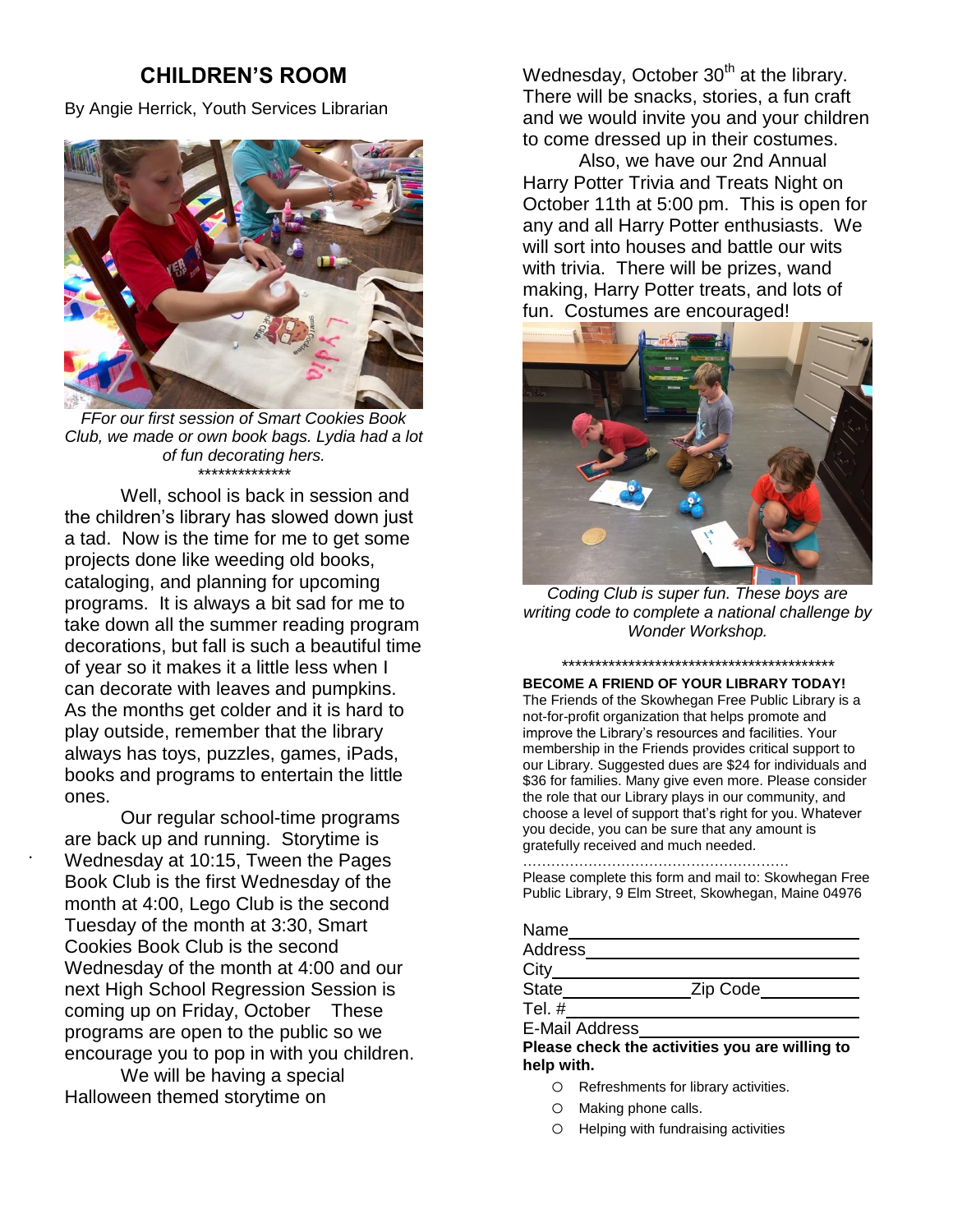# **FOL LIBRARY LUNCHES**

Volunteers will be making sandwiches and delivering "Library Lunches" on Friday, October  $11<sup>th</sup>$ . If you have ordered one, enjoy your lunch, and **Thank You** for your support of the Library!

Thanks also go to the many workers who have made this fundraiser possible, and to the businesses who have donated food and gift cards. This event is truly a "community event"!

## **HOLIDAY BAZAAR**

The next FOL fundraiser is scheduled for December 6 and 7 at the Library. This event is the annual **Holiday Bazaar.** Featured will be holiday gifts, and decorations, along with "delectable" homemade baked goods! If you have items to donate, or would like to help with this event, please contact Bonnie Chamberlain or any one of the FOL Friends board members.

\*\*\*\*\*\*\*\*\*\*\*\*\*\*\*\*\*\*\*\*\*\*\*\*\*\*\*\*\*\*

Tickets for the **Circulation Desk Raffle Baskets** are on sale at the Library circulation desk. Be sure to purchase your ticket to win one of the four prize-filled baskets! (Winners' names will be drawn on the second day of the *Library Holiday Bazaar* on December  $7<sup>th</sup>$ .)



*Breanna holds one of the four "Circulation Desk Raffle Baskets". Tickets may be purchased at the Library desk.*

# **NEW BOOKS**

## **FICTION**

Barr, Nevada/ *What Rose Forgot* Parker, Robert B./ *The Bittersweet Pill* Cussler, Clive/ *The Titanic Secret* Dailey, Janet/ *Hart's Hollow Farm* Gerritsen, Tess/ *The Shape of Night* Graham,Heather/ *The Stalking* Grisham, John/ *The Guardians* Hilderbrand, Elin/ *What Happens in Paradise* Hoffman, Alice/ *The World that We Know* Jance,J.A./ *Sins of the Father* Johnson, Craig/ *Land of Wolves* Lewis, Beverly/ *The Timepiece* Makaryk, Nathan/ *Nottingham* Moyes, Jojo/ *The Giver of Stars* Olson, Neil/ *Before the Devil Fell* Patterson, James/ *Killer Instinct* Perry, Anne/ *Death in Focus* Peterson, Tracie/ *What Comes My Way* Robb, J.D./ *Vendetta in Death* Sanford, John/ *Bloody Genius* Steel, Danielle/ *Child's Play*

# **NON FICTION**

Plumb, Taryn/ *Haunted Maine Lighthouses \*\*\*\*\*\*\*\*\*\*\*\*\*\*\*\*\*\*\*\*\*\*\*\*\*\*\*\*\*\*\*\*\*\*\*\*\*\*\*\*\**

# *SPECIAL THANKS to:*

the many members of the community who give so generously to Library fundraisers! Both individuals and businesses donate funds, time and talent to make it possible to acquire much needed items and equipment for the library. With these purchases, our library is able to offer the materials and programs that our patrons deserve.



terstock.com + 567687052